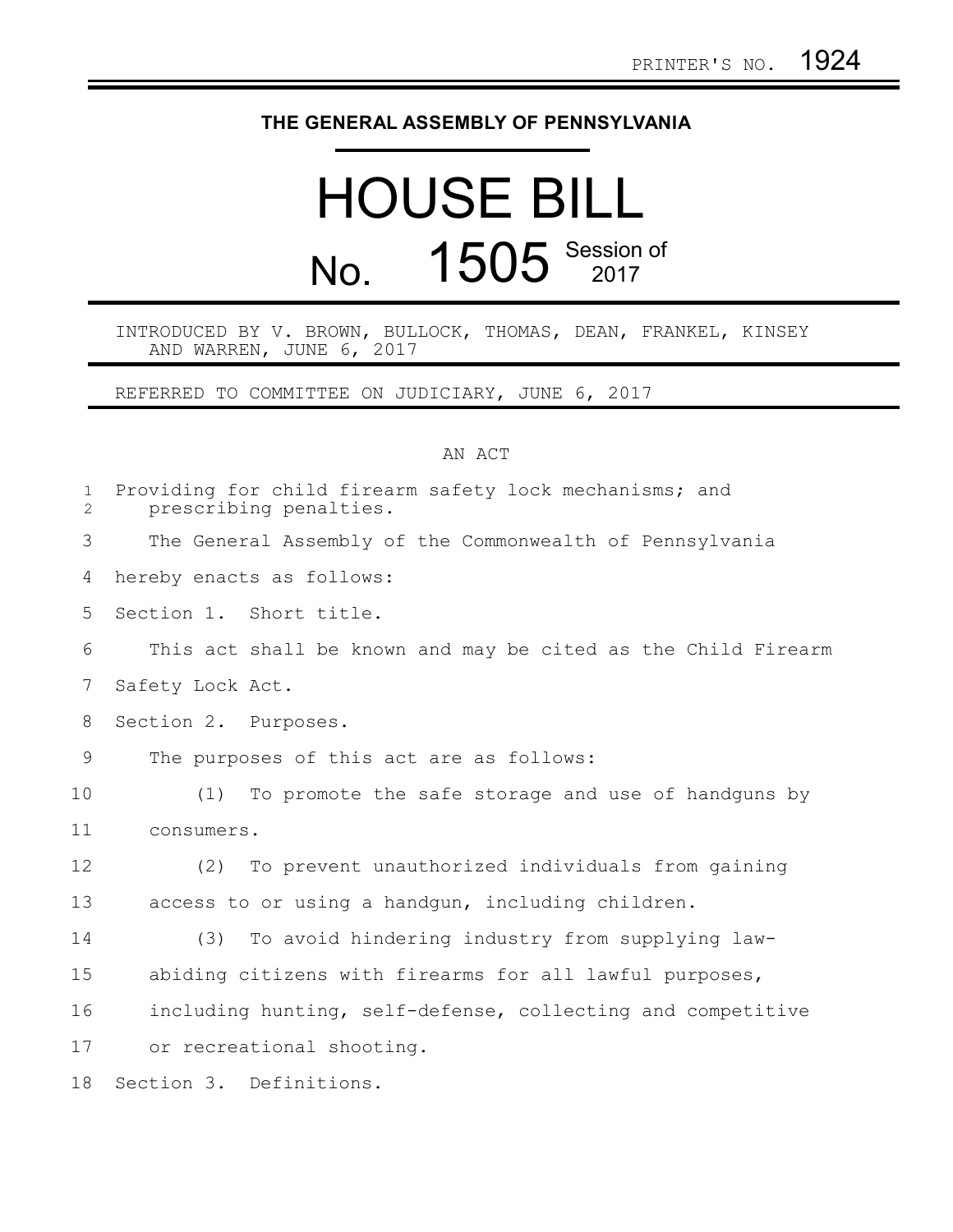The following words and phrases when used in this act shall have the meanings given to them in this section unless the context clearly indicates otherwise: 1 2 3

"Licensee." A licensed manufacturer, importer or dealer of firearms. 4 5

"Locking device." Includes the following: 6

(1) A device that, if installed on a firearm and secured by means of a key or a mechanically, electronically or electromechanically operated combination lock, prevents the firearm from being discharged without first deactivating or removing the device. 7 8 9 10 11

(2) A locking mechanism incorporated into the design of a firearm that prevents discharge of the firearm by an individual who does not have access to the key or other device designed to unlock the mechanism. 12 13 14 15

Section 4. Locking device for firearms. 16

It shall be unlawful for a licensee to sell, deliver or transfer a firearm to an individual other than another licensee unless the transferee is provided with or purchases a locking device for the firearm. 17 18 19 20

Section 5. Exceptions. 21

The following firearms are not subject to the provisions of this act: 22 23

(1) Firearms for transfer to or possession by a law enforcement officer employed by a Federal, State or local government entity or rail police employed and certified by a rail carrier as a police officer whether on or off duty. 24 25 26 27

(2) Firearms for transfer to an individual if the firearm qualifies as an antique firearm under 18 Pa.C.S. § 6118 (relating to antique firearms). 28 29 30

20170HB1505PN1924 - 2 -